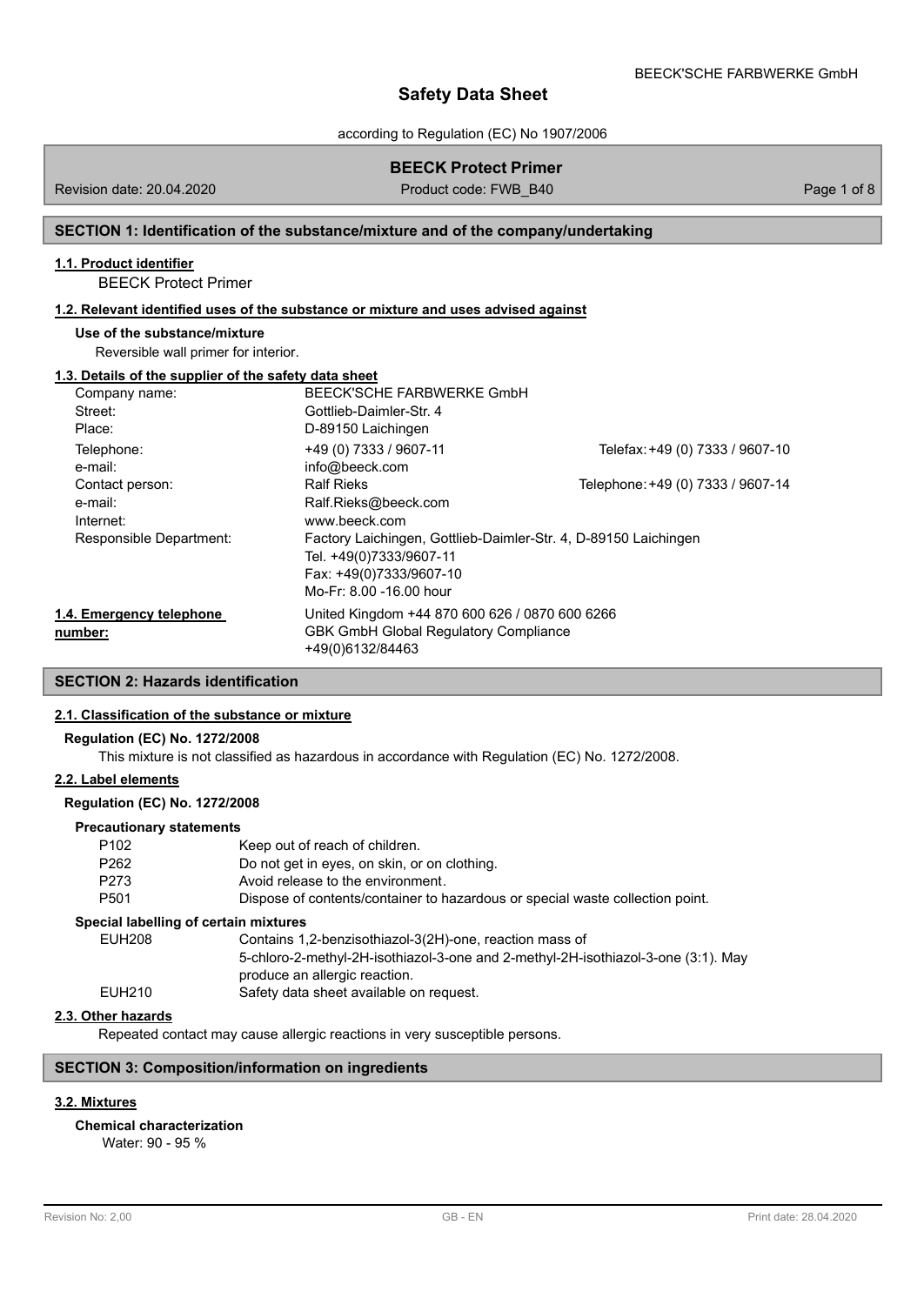according to Regulation (EC) No 1907/2006

# **BEECK Protect Primer**

Revision date: 20.04.2020 Product code: FWB\_B40 Page 2 of 8

#### **Hazardous components**

| CAS No | Chemical name             |          |          | Quantity |
|--------|---------------------------|----------|----------|----------|
|        | EC No                     | Index No | REACH No |          |
|        | <b>GHS Classification</b> |          |          |          |
|        |                           |          |          |          |
|        |                           |          |          |          |
|        |                           |          |          |          |
|        |                           |          |          |          |
|        |                           |          |          |          |
|        |                           |          |          |          |
|        |                           |          |          |          |
|        |                           |          |          |          |
|        |                           |          |          |          |

Full text of H and EUH statements: see section 16.

# **SECTION 4: First aid measures**

#### **4.1. Description of first aid measures**

#### **General information**

Show this safety data sheet to the doctor in attendance. Never give anything by mouth to an unconscious person. Lay the affected person down and keep him still; If unconscious, place the person in the recovery position.

#### **After inhalation**

Move to fresh air. Lay the affected person down, and keep her or him warm and calm. If symptoms persist, call a physician. In case of irregular breathing or respiratory arrest: Oxygen or artificial respiration, if needed.

## **After contact with skin**

Wash contaminated skin areas thoroughly with soap and water. Remove soiled clothing. Do not use solvents or thinners. If skin irritation persists, call a physician.

#### **After contact with eyes**

Rinse with plenty of water immediately, also under the eyelids, for at least 15 minutes. Consult an ophthalmologist.

#### **After ingestion**

Do not induce vomiting without medical advice. In the event of spontaneous nausea and unconsciousness, keep the head back and bring the patient into the recovery position. Immediately give large quantities of water to drink. Lay the affected person down, and keep her or him warm and calm. Consult a physician.

#### **4.2. Most important symptoms and effects, both acute and delayed**

nausea, vomiting, May cause eye/skin irritation.

Repeated or prolonged skin contact may cause skin irritation and/or dermatitis and sensitisation of susceptible persons.

## **4.3. Indication of any immediate medical attention and special treatment needed**

Symptomatic treatment (decontamination and vital functions).

## **SECTION 5: Firefighting measures**

## **5.1. Extinguishing media**

## **Suitable extinguishing media**

The product itself does not burn. Use extinguishing measures that are appropriate to the environment.

#### **Unsuitable extinguishing media**

Do not use a solid water stream as it may scatter and spread fire.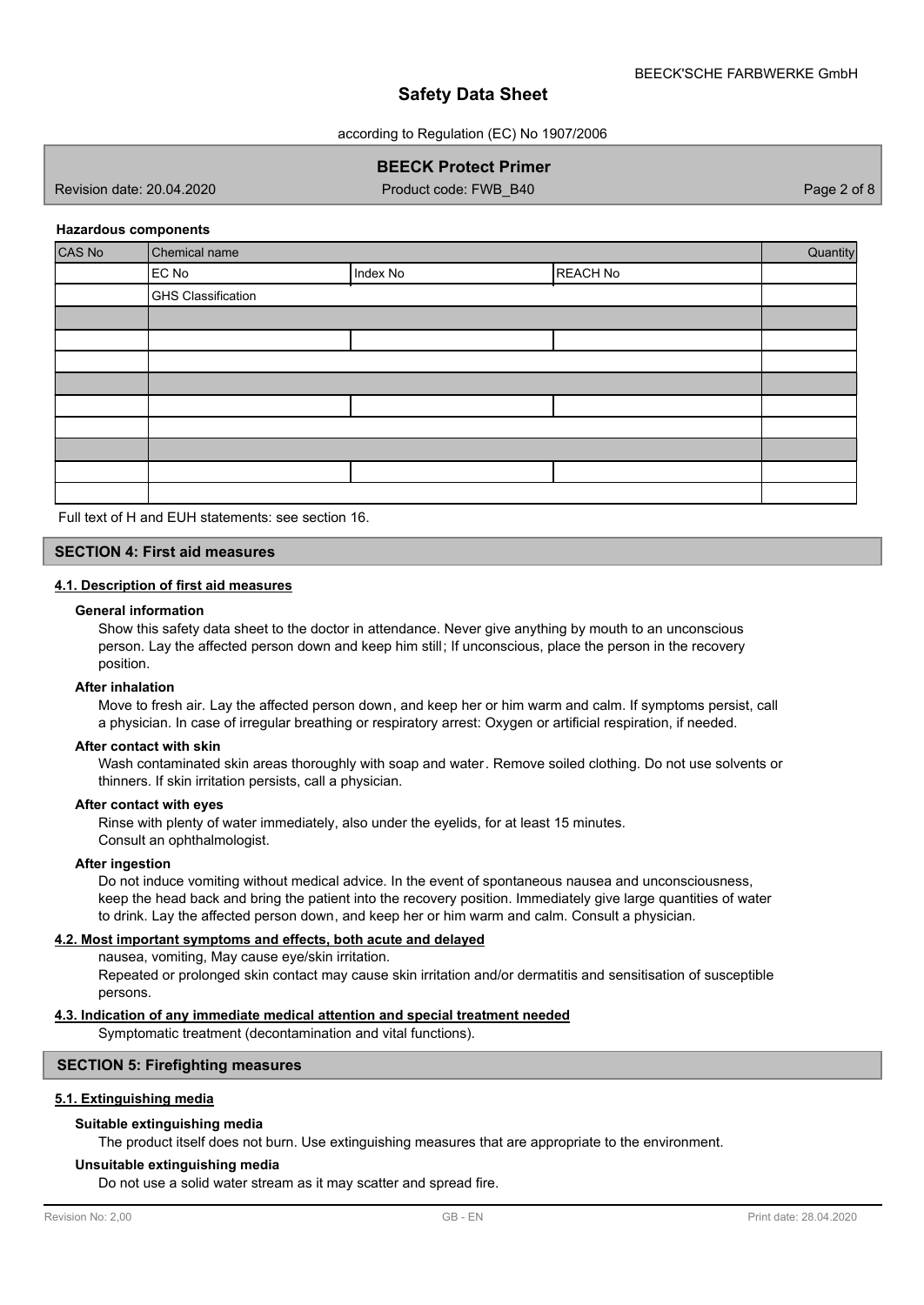#### according to Regulation (EC) No 1907/2006

## **BEECK Protect Primer**

Revision date: 20.04.2020

Product code: FWB\_B40 Page 3 of 8

#### **5.2. Special hazards arising from the substance or mixture**

The release of the following substances is possible in a fire: carbon dioxide (CO2), carbon monoxide (CO), smoke, nitrogen oxides (NOx).

The inhalation of hazardous decomposition products may cause serious health damage.

# **5.3. Advice for firefighters**

Wear self-contained breathing apparatus for fire fighting, if necessary.

### **Additional information**

Prevent extinguishing water used by the fire department, or any other forms of the diluted product, from ending up in surface water or drinking water reservoirs. Prevent product from entering drains.

## **SECTION 6: Accidental release measures**

#### **6.1. Personal precautions, protective equipment and emergency procedures**

Evacuate personnel to a safe area. Provide good ventilation. Do not breathe in vapours and mist. Use personal protective equipment.

Slipping hazard due to leakage. Avoid bringing product in contact with the skin.

## **6.2. Environmental precautions**

May not end up in waste water or open waters. Entry into rivers or surface water is to be prevented by the erection of barriers made of sand or earth or by other suitable barriers. Contact the responsible authority immediately if the product ends up in the soil, a body of water, or the sewer system.

## **6.3. Methods and material for containment and cleaning up**

Soak up with inert absorbent material (e.g. sand, silica gel, acid binder, universal binder). Dispose of as described in section 13. After cleaning, flush away traces with water.

# **6.4. Reference to other sections**

See section 7, 8, 13

## **SECTION 7: Handling and storage**

#### **7.1. Precautions for safe handling**

#### **Advice on safe handling**

Provide sufficient air exchange and/or exhaust in work rooms. Containers keep tightly closed. Avoid contact with skin and eyes.

The further treatment / removal of coatings by grinding, burning, etc. may create hazardous dust and/or vapour. Do not breathe vapours/dust.

When using, do not eat, drink, or smoke.

Suitable protective equipment: See section 8.

#### **Advice on protection against fire and explosion**

The product is not flammable.

The product is not explosive.

## **Further information on handling**

Comply with the health and safety at work laws. Handle, store and transport in compliance with local regulations and in labelled containers that are suitable for this product.

#### **7.2. Conditions for safe storage, including any incompatibilities**

#### **Requirements for storage rooms and vessels**

Store in compliance with the local regulations. Store sealed in the original container. Keep in a dry, cool place. Protect from freezing.

#### **Hints on joint storage**

Do not store near acids.

#### **Further information on storage conditions**

Smoking in the storage rooms is forbidden. Entry by unauthorized individuals is forbidden.

Keep at temperatures between 5°C and 25°C.

Already opened containers should be closed thoroughly and should be stored upright in order to prevent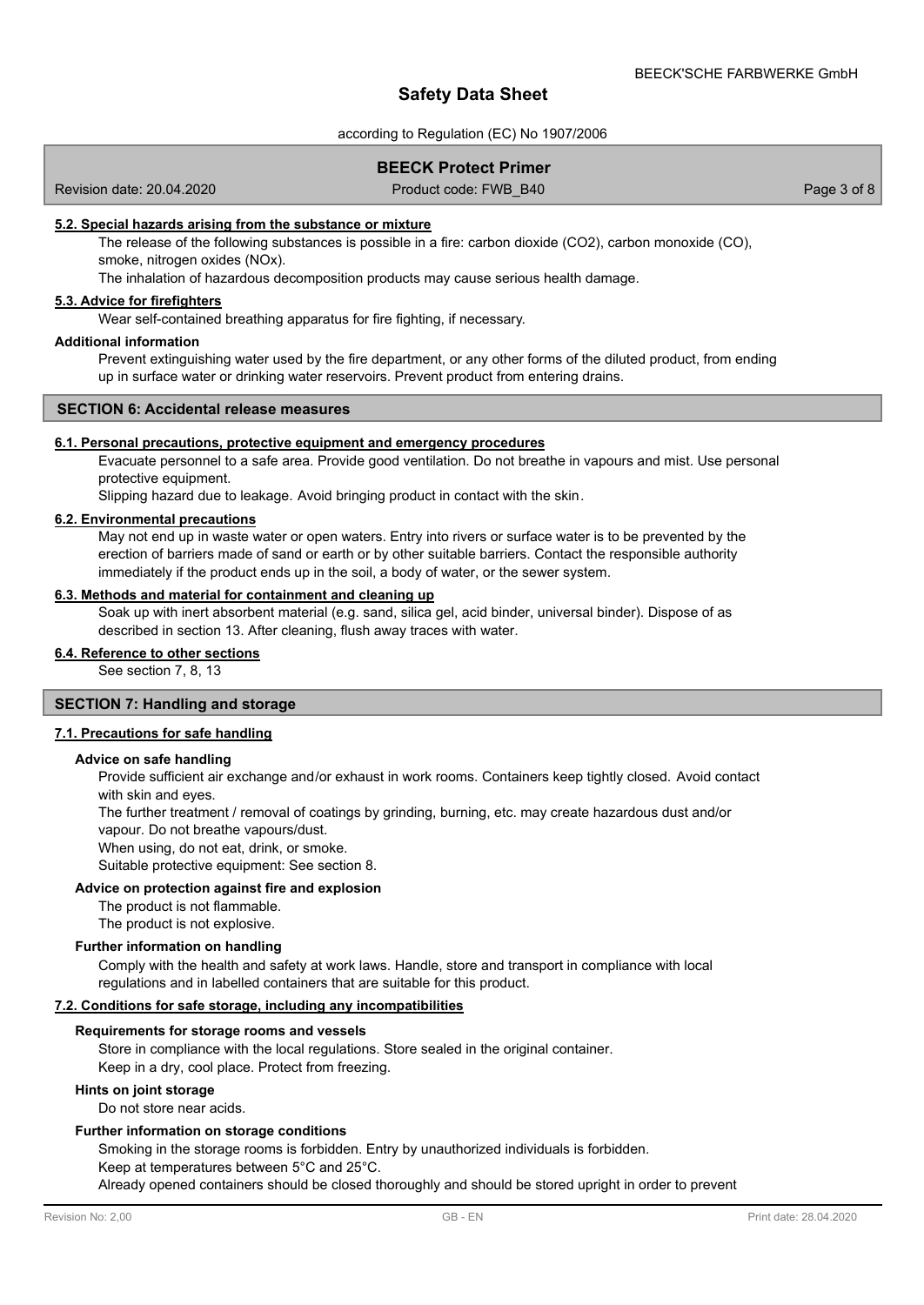according to Regulation (EC) No 1907/2006

# **BEECK Protect Primer**

Revision date: 20.04.2020

Product code: FWB\_B40 Page 4 of 8

leakage.

# **7.3. Specific end use(s)**

No data available.

## **SECTION 8: Exposure controls/personal protection**

#### **8.1. Control parameters**

## **Exposure limits (EH40)**

| CAS No | Substance | ppm | mg/m <sup>3</sup> | fibres/ml | Category | Origin |
|--------|-----------|-----|-------------------|-----------|----------|--------|
|        |           |     |                   |           |          |        |
|        |           |     |                   |           |          |        |
|        |           |     |                   |           |          |        |

#### **8.2. Exposure controls**

### **Appropriate engineering controls**

Ensure adequate ventilation, especially in confined areas. This can be achieved by local or space exhaust. If this is not sufficient, in order to hold the solvent vapour concentration lower than the occupational exposure limit an approved respiratory protection apparatus must be worn.

#### **Protective and hygiene measures**

Avoid contact with skin and eyes. Do not breathe in vapours or spray mist. Remove and wash contaminated clothing before re-use. Do not eat, drink, smoke or take snuff at work. Wash hands before breaks and immediately after handling the product. Keep away from food, drink and animal food stuffs.

#### **Eye/face protection**

Safety glasses at risk of splashing. Safety glasses with side-shields.

#### **Hand protection**

Protective gloves

The manufacturer recommends the following glove materials: PVC- or rubber gloves.

Safety gloves should be selected for the actual conditions of use and in accordance with the instructions for use provided by the manufacturer.

Preventive skin protection: skin protection cream.

## **Skin protection**

Standard work clothing

#### **Respiratory protection**

When workers are facing concentrations above the exposure limit, they must use appropriate certified respirators. In order to avoid inhalation of spray-mist and sanding dust, all spraying and sanding must be done wearing adequate respirator.

## **Environmental exposure controls**

Do not flush into surface water or sanitary sewer system.

### **SECTION 9: Physical and chemical properties**

## **9.1. Information on basic physical and chemical properties**

| Physical state: | liquid |
|-----------------|--------|
| Colour:         | milky  |
| Odour:          | mild   |

pH-Value (at 20 °C): 7

### **Changes in the physical state**

Melting point: not applicable that the matrix of the matrix  $\sim$  not applicable

**Test method**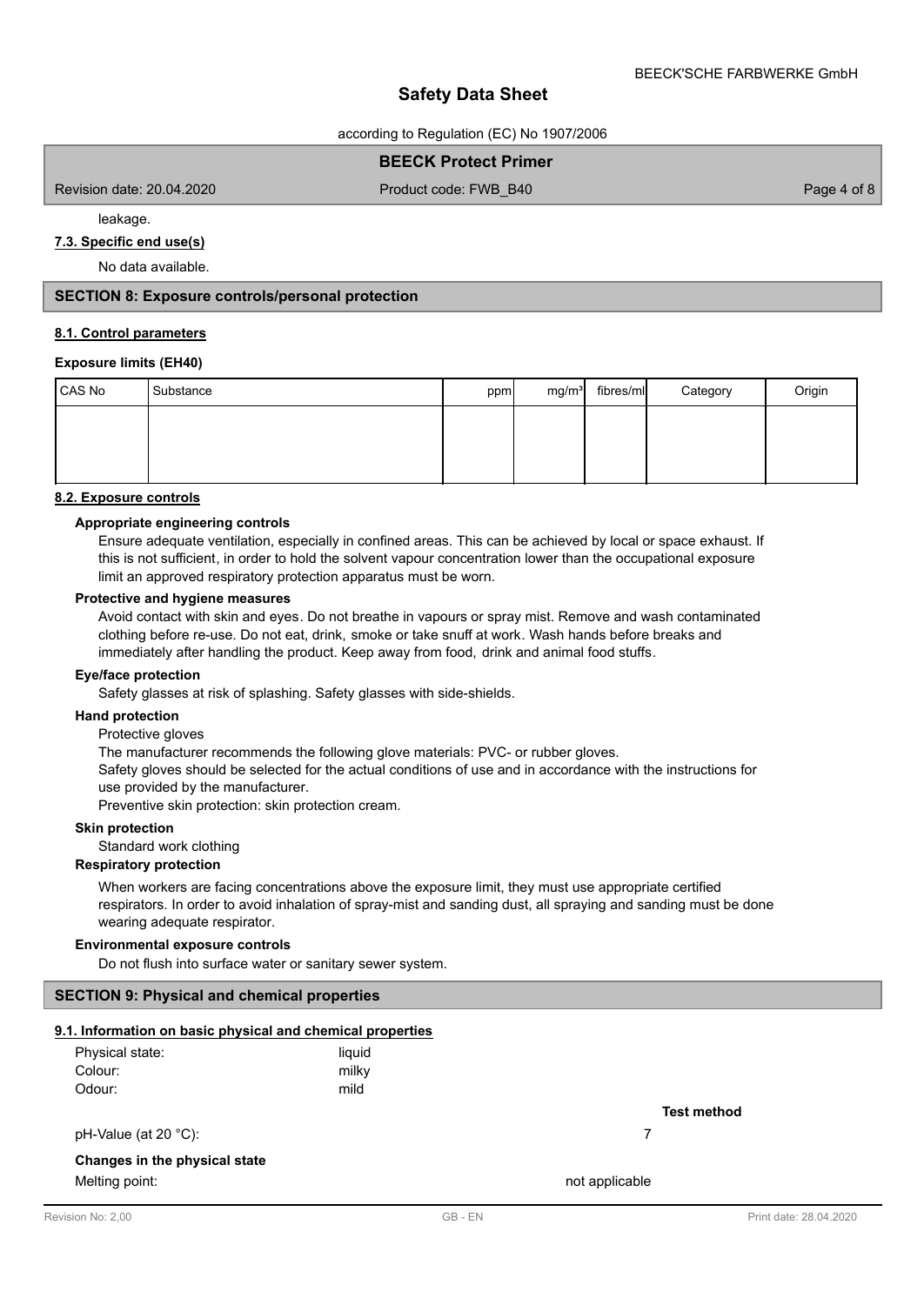according to Regulation (EC) No 1907/2006

| Revision date: 20.04.2020                                                                   |                                                                                                                                                                                                                                                                                                                                                                                                                                                                                                                                                                |      | <b>BEECK Protect Primer</b><br>Product code: FWB_B40 |                                                | Page 5 of 8 |
|---------------------------------------------------------------------------------------------|----------------------------------------------------------------------------------------------------------------------------------------------------------------------------------------------------------------------------------------------------------------------------------------------------------------------------------------------------------------------------------------------------------------------------------------------------------------------------------------------------------------------------------------------------------------|------|------------------------------------------------------|------------------------------------------------|-------------|
| Flash point:                                                                                |                                                                                                                                                                                                                                                                                                                                                                                                                                                                                                                                                                |      |                                                      | not applicable DIN 51755                       |             |
|                                                                                             | Lower explosion limits:<br>Upper explosion limits:                                                                                                                                                                                                                                                                                                                                                                                                                                                                                                             |      |                                                      |                                                |             |
| Density (at 20 °C):<br>Viscosity / dynamic:<br>9.2. Other information<br>No data available. | <b>Oxidizing properties</b><br>The product is not flammable.                                                                                                                                                                                                                                                                                                                                                                                                                                                                                                   |      |                                                      | $1.0$ g/cm <sup>3</sup><br>< 30 mPa·s ISO 2555 |             |
|                                                                                             | <b>SECTION 10: Stability and reactivity</b>                                                                                                                                                                                                                                                                                                                                                                                                                                                                                                                    |      |                                                      |                                                |             |
| 10.1. Reactivity<br>10.2. Chemical stability<br>10.4. Conditions to avoid<br>reactions.     | No data available.<br>Stable under proper storage and handling. See section 7.<br>10.3. Possibility of hazardous reactions<br>No dangerous reactions occur under normal storage conditions and in normal use. Does not polymerize.<br>None under normal use.<br>10.5. Incompatible materials<br>Keep away from oxidising agents, strongly alkaline and strongly acidic materials in order to avoid exothermic<br>10.6. Hazardous decomposition products<br>No decomposition if stored and applied as directed.<br><b>SECTION 11: Toxicological information</b> |      |                                                      |                                                |             |
| <b>Acute toxicity</b>                                                                       | 11.1. Information on toxicological effects<br>Toxicocinetics, metabolism and distribution<br>No data is available on the product itself.<br>No data is available on the product itself.                                                                                                                                                                                                                                                                                                                                                                        |      |                                                      |                                                |             |
| <b>CAS No</b>                                                                               | Chemical name                                                                                                                                                                                                                                                                                                                                                                                                                                                                                                                                                  |      |                                                      |                                                |             |
|                                                                                             | Exposure route                                                                                                                                                                                                                                                                                                                                                                                                                                                                                                                                                 | Dose | Species                                              | Source                                         | Method      |
|                                                                                             |                                                                                                                                                                                                                                                                                                                                                                                                                                                                                                                                                                |      |                                                      |                                                |             |
|                                                                                             |                                                                                                                                                                                                                                                                                                                                                                                                                                                                                                                                                                |      |                                                      |                                                |             |
|                                                                                             |                                                                                                                                                                                                                                                                                                                                                                                                                                                                                                                                                                |      |                                                      |                                                |             |
|                                                                                             |                                                                                                                                                                                                                                                                                                                                                                                                                                                                                                                                                                |      |                                                      |                                                |             |

# **Irritation and corrosivity**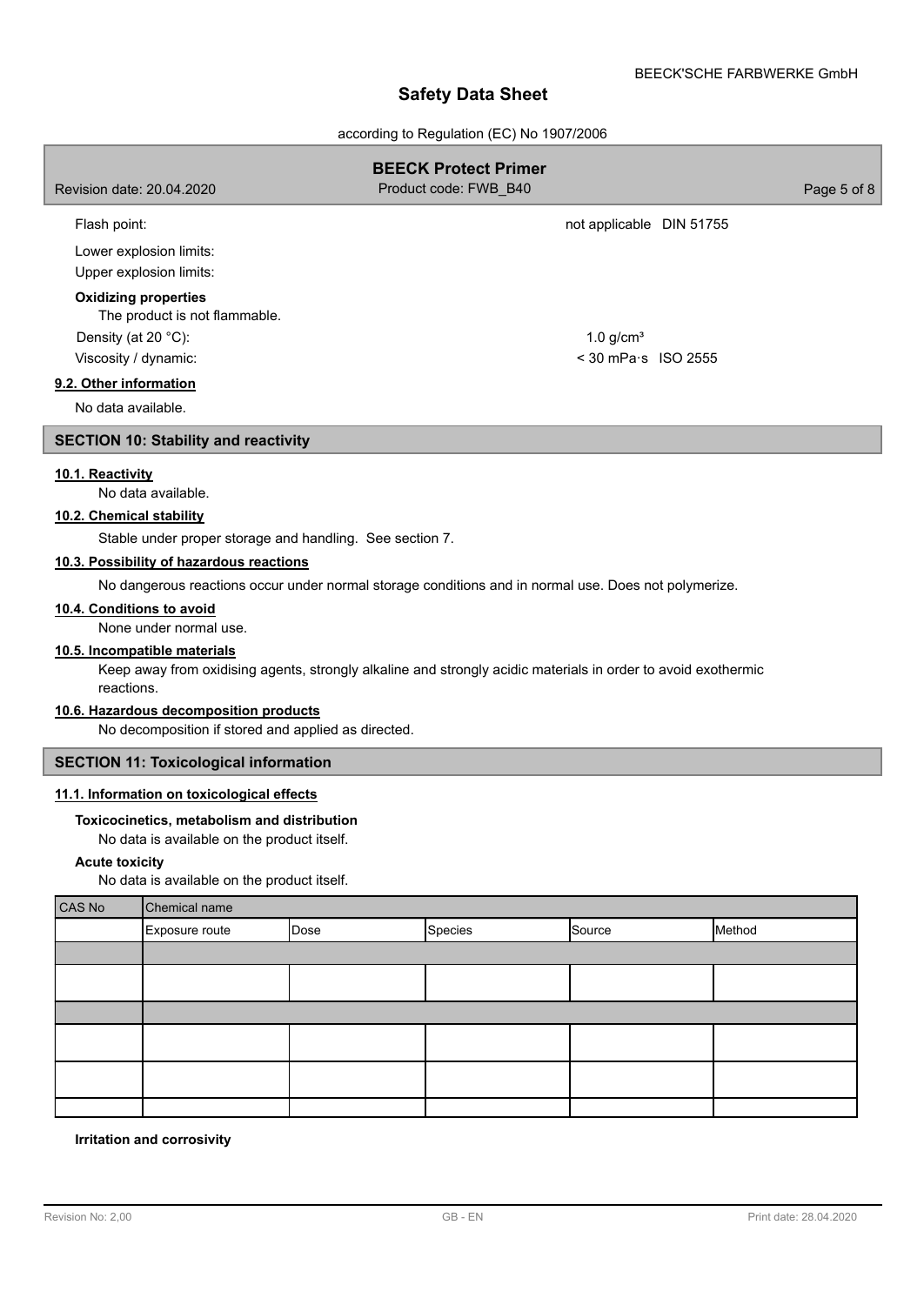according to Regulation (EC) No 1907/2006

# **BEECK Protect Primer**

Revision date: 20.04.2020

Product code: FWB\_B40 Page 6 of 8

May cause eye/skin irritation.

Repeated or prolonged contact with the preparation may cause removal of natural fat from the skin resulting in non-allergic contact dermatitis and absorption through the skin.

## **Sensitising effects**

Repeated contact may cause allergic reactions in very susceptible persons.

## **SECTION 12: Ecological information**

## **12.1. Toxicity**

No data is available on the product itself.

| CAS No | Chemical name    |      |  |                   |        |        |
|--------|------------------|------|--|-------------------|--------|--------|
|        | Aquatic toxicity | Dose |  | [h]   [d] Species | Source | Method |
|        |                  |      |  |                   |        |        |
|        |                  |      |  |                   |        |        |
|        |                  |      |  |                   |        |        |
|        |                  |      |  |                   |        |        |
|        |                  |      |  |                   |        |        |
|        |                  |      |  |                   |        |        |
|        |                  |      |  |                   |        |        |
|        |                  |      |  |                   |        |        |
|        |                  |      |  |                   |        |        |

# **12.2. Persistence and degradability**

No data available.

### **12.3. Bioaccumulative potential**

No data available.

# **12.4. Mobility in soil**

No data available.

#### **12.5. Results of PBT and vPvB assessment**

No data available.

# **12.6. Other adverse effects**

No data available.

#### **Further information**

Even biologically degradable natural substances may pollute water. May not end up in waste water or open waters.

### **SECTION 13: Disposal considerations**

# **13.1. Waste treatment methods**

## **Disposal recommendations**

Disposal in accordance with the official regulations.

Do not flush into surface water or sanitary sewer system. Offer surplus and non-recyclable solutions to a licensed disposal company.

## **List of Wastes Code - residues/unused products**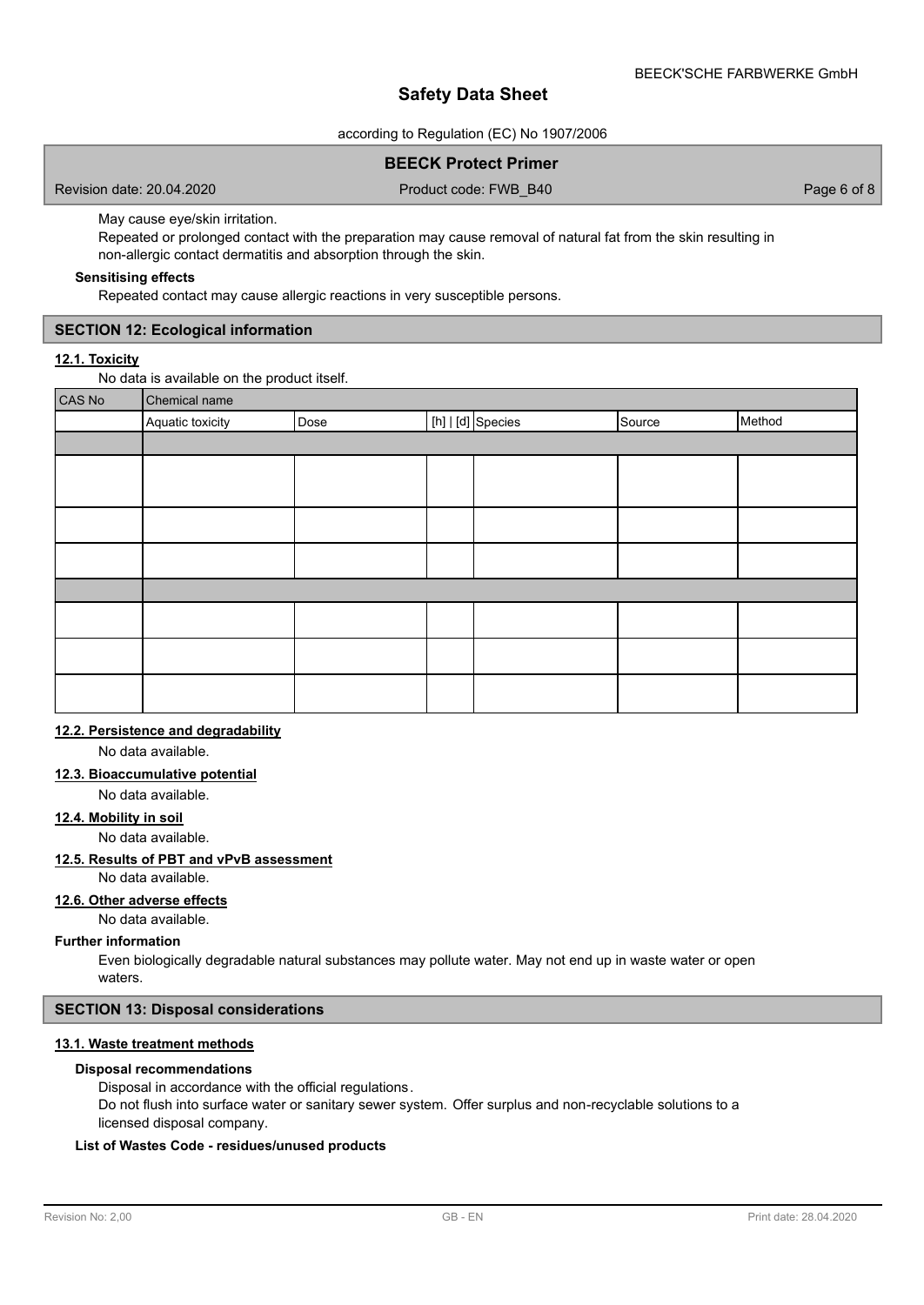according to Regulation (EC) No 1907/2006

| Revision date: 20.04.2020                                                                                       | <b>BEECK Protect Primer</b><br>Product code: FWB B40                                                                                                                                                                                          | Page 7 of 8 |
|-----------------------------------------------------------------------------------------------------------------|-----------------------------------------------------------------------------------------------------------------------------------------------------------------------------------------------------------------------------------------------|-------------|
| 080112<br>other than those mentioned in 08 01 11                                                                | WASTES FROM THE MANUFACTURE, FORMULATION, SUPPLY AND USE (MFSU) OF<br>COATINGS (PAINTS, VARNISHES AND VITREOUS ENAMELS), ADHESIVES, SEALANTS AND<br>PRINTING INKS; wastes from MFSU and removal of paint and varnish; waste paint and varnish |             |
| List of Wastes Code - used product<br>080112<br>other than those mentioned in 08 01 11                          | WASTES FROM THE MANUFACTURE, FORMULATION, SUPPLY AND USE (MFSU) OF<br>COATINGS (PAINTS, VARNISHES AND VITREOUS ENAMELS), ADHESIVES, SEALANTS AND<br>PRINTING INKS; wastes from MFSU and removal of paint and varnish; waste paint and varnish |             |
| List of Wastes Code - contaminated packaging<br>150102                                                          | WASTE PACKAGING; ABSORBENTS, WIPING CLOTHS, FILTER MATERIALS AND<br>PROTECTIVE CLOTHING NOT OTHERWISE SPECIFIED; packaging (including separately<br>collected municipal packaging waste); plastic packaging                                   |             |
| <b>Contaminated packaging</b><br>Suitable cleaning agents: Water resptv. soapy water.                           | Packaging can be sent for recycling after being emptied and cleaned. If recycling is not practicable, dispose of<br>in compliance with the official regulations and the Environmental Protection (Duty of Care) Regulations 1991.             |             |
| <b>SECTION 14: Transport information</b>                                                                        |                                                                                                                                                                                                                                               |             |
| Land transport (ADR/RID)<br>14.1. UN number:                                                                    | not regulated                                                                                                                                                                                                                                 |             |
| 14.2. UN proper shipping name:                                                                                  | not regulated                                                                                                                                                                                                                                 |             |
| 14.3. Transport hazard class(es):                                                                               | not regulated                                                                                                                                                                                                                                 |             |
| 14.4. Packing group:                                                                                            | not regulated                                                                                                                                                                                                                                 |             |
| Other applicable information (land transport)<br>Not classified as dangerous regarding transport regulations.   |                                                                                                                                                                                                                                               |             |
| Inland waterways transport (ADN)                                                                                |                                                                                                                                                                                                                                               |             |
| 14.1. UN number:                                                                                                | not regulated                                                                                                                                                                                                                                 |             |
| 14.2. UN proper shipping name:<br>14.3. Transport hazard class(es):                                             | not regulated<br>not regulated                                                                                                                                                                                                                |             |
| 14.4. Packing group:                                                                                            | not regulated                                                                                                                                                                                                                                 |             |
| Other applicable information (inland waterways transport)                                                       |                                                                                                                                                                                                                                               |             |
| Not classified as dangerous regarding transport regulations.                                                    |                                                                                                                                                                                                                                               |             |
| <b>Marine transport (IMDG)</b>                                                                                  |                                                                                                                                                                                                                                               |             |
| 14.1. UN number:                                                                                                | not restricted                                                                                                                                                                                                                                |             |
| 14.2. UN proper shipping name:                                                                                  | not restricted                                                                                                                                                                                                                                |             |
| 14.3. Transport hazard class(es):                                                                               | not restricted                                                                                                                                                                                                                                |             |
| 14.4. Packing group:                                                                                            | n.d.a.                                                                                                                                                                                                                                        |             |
| Other applicable information (marine transport)<br>Not classified as dangerous regarding transport regulations. |                                                                                                                                                                                                                                               |             |
| Air transport (ICAO-TI/IATA-DGR)                                                                                |                                                                                                                                                                                                                                               |             |
| 14.1. UN number:                                                                                                | not restricted                                                                                                                                                                                                                                |             |
| 14.2. UN proper shipping name:                                                                                  | not restricted                                                                                                                                                                                                                                |             |
| 14.3. Transport hazard class(es):                                                                               | not restricted                                                                                                                                                                                                                                |             |